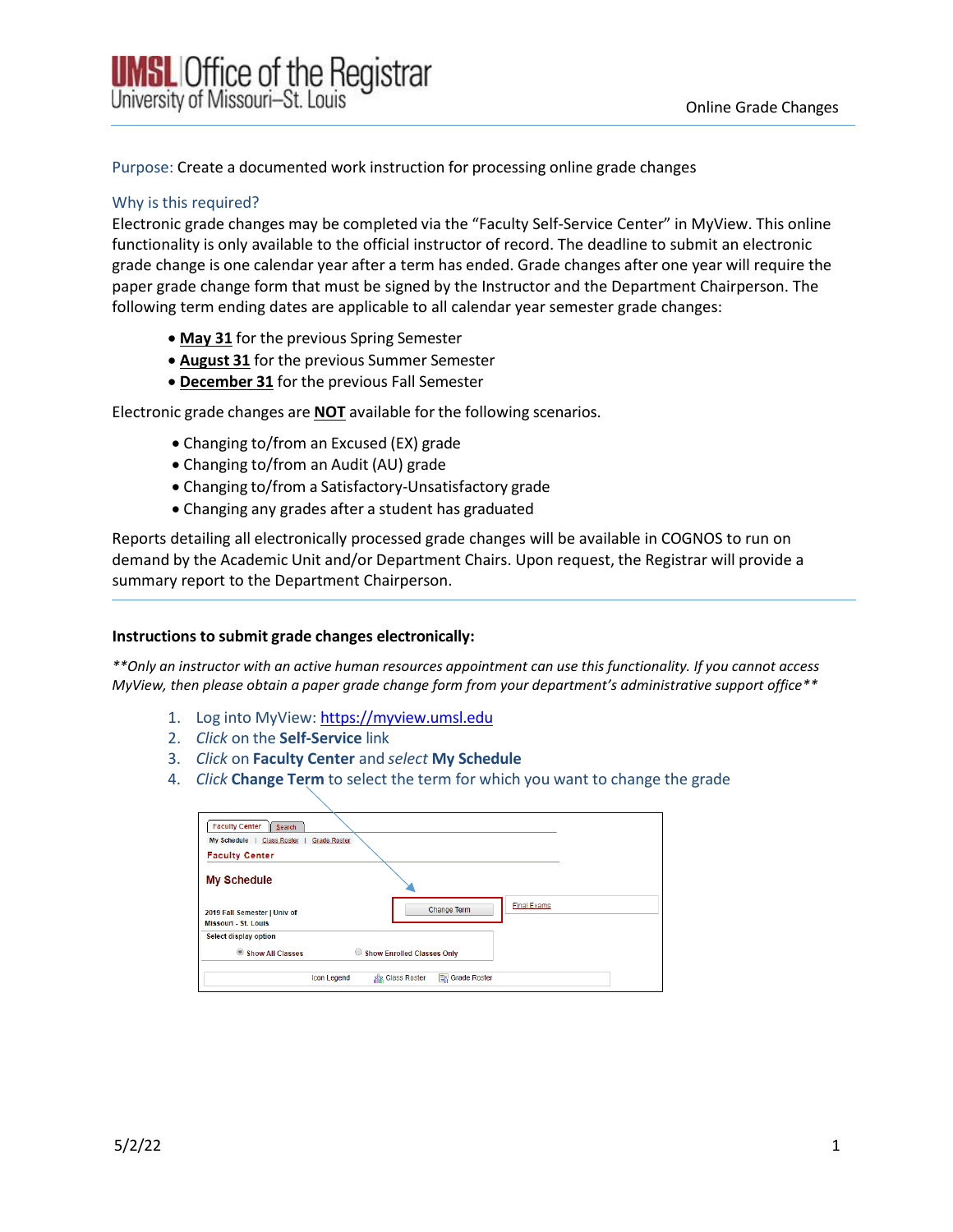

## 5. *Select* the **Term** and *click* **Continue**

| <b>Faculty Center</b><br>Search                           |                              |
|-----------------------------------------------------------|------------------------------|
| <b>Grade Roster</b><br><b>My Schedule</b><br>Class Roster |                              |
| <b>Faculty Center</b>                                     |                              |
| <b>Select Term</b>                                        | <b>View FERPA Statement</b>  |
|                                                           | Continue                     |
| Select a term then select Continue.                       |                              |
| erm                                                       |                              |
| 2019 Fall Semester                                        | Univ of Missouri - St. Louis |
| 2019 Spring Semester<br>$\circledcirc$                    | Univ of Missouri - St. Louis |
| 2018 Fall Semester                                        | Univ of Missouri - St. Louis |
|                                                           | Continue                     |

6. *Select* the **Grade Roster** for the class you want to make a grade change

| <b>Faculty Center</b>                                |                    |                                                                          |                          |                                    |                    |                               |                      |
|------------------------------------------------------|--------------------|--------------------------------------------------------------------------|--------------------------|------------------------------------|--------------------|-------------------------------|----------------------|
| <b>My Schedule</b>                                   |                    |                                                                          |                          |                                    |                    |                               |                      |
| 2019 Fall Semester   Univ of<br>Missouri - St. Louis |                    |                                                                          |                          | Change Term                        | <b>Final Exams</b> |                               |                      |
| Select display option                                |                    |                                                                          |                          |                                    |                    |                               |                      |
| $^{\circ}$<br><b>Show All Classes</b>                |                    | $\circ$                                                                  |                          | <b>Show Enrolled Classes Only</b>  |                    |                               |                      |
|                                                      |                    | <b>Icon Legend</b>                                                       | <b>SI's Class Roster</b> | Grade Roster                       |                    |                               |                      |
|                                                      |                    |                                                                          |                          |                                    |                    |                               |                      |
|                                                      |                    | My Teaching Schedule > 2019 Fall Semester > Univ of Missouri - St. Louis |                          |                                    |                    |                               |                      |
|                                                      |                    |                                                                          |                          |                                    | Personalize   2    | 讍                             | First 43 of 3 2 Last |
| <b>Class</b>                                         | <b>Class Title</b> |                                                                          |                          | <b>Enrolled Days &amp; Times</b>   | Room               | <b>Class Dates</b>            | <b>Status</b>        |
| <b>VORK 900-</b><br>郾<br>D <sub>03</sub><br>3614     | Fix It             | (Recitation/Seminar/Discussion)                                          |                          | MoTuWeThFrSaSu 7:00AM -<br>11:00PM | <b>TBA</b>         | Aug 19, 2019-<br>Dec 14, 2019 | Not<br>Reviewed      |

- 7. The Grade Roster for the past term is now visible
- 8. *Click* **Request Grade Change**

|                        | Test Course for Peopletools Upgrade (Lecture)                                                         |                                             |                            |                                                                                                    |
|------------------------|-------------------------------------------------------------------------------------------------------|---------------------------------------------|----------------------------|----------------------------------------------------------------------------------------------------|
|                        | <b>Days and Times</b>                                                                                 | Room                                        | Instructor                 | <b>Dates</b>                                                                                       |
| <b>TBA</b>             |                                                                                                       | <b>TBA</b>                                  | <b>Tess Keuss</b>          | 08/19/2019 -<br>12/14/2019                                                                         |
| <b>Display Options</b> | *Grade Roster Type Final Grade<br>Display Unassigned Roster Grade Only<br>Incomplete Grade Agreements | ▼                                           | <b>Grade Roster Action</b> | *Approval Status Not Reviewed<br>Save<br>۰.<br><b>Request Grade Change</b>                         |
|                        |                                                                                                       |                                             |                            | Personalize   Find   View All   <b>Papillar</b><br>First $\blacksquare$ 1 of 1 $\blacksquare$ Last |
| <b>Student Grade</b>   | <b>Exp</b>                                                                                            |                                             |                            |                                                                                                    |
| ID                     | <b>Name</b>                                                                                           | Official<br>Grade<br><b>Roster</b><br>Grade | <b>Acad Plan</b>           | <b>Last Date of Acad</b><br>Level<br><b>Activity</b>                                               |
| O                      | 1 12170459<br><b>Triton, Lou</b>                                                                      | A                                           | Information Sys & Tech MS  | Graduate                                                                                           |
|                        | Select All                                                                                            | <b>Clear All</b>                            |                            | <b>Printer Friendly Version</b>                                                                    |
|                        | <b>Notify Selected Students</b>                                                                       |                                             | <b>Notify All Students</b> |                                                                                                    |
|                        |                                                                                                       |                                             |                            |                                                                                                    |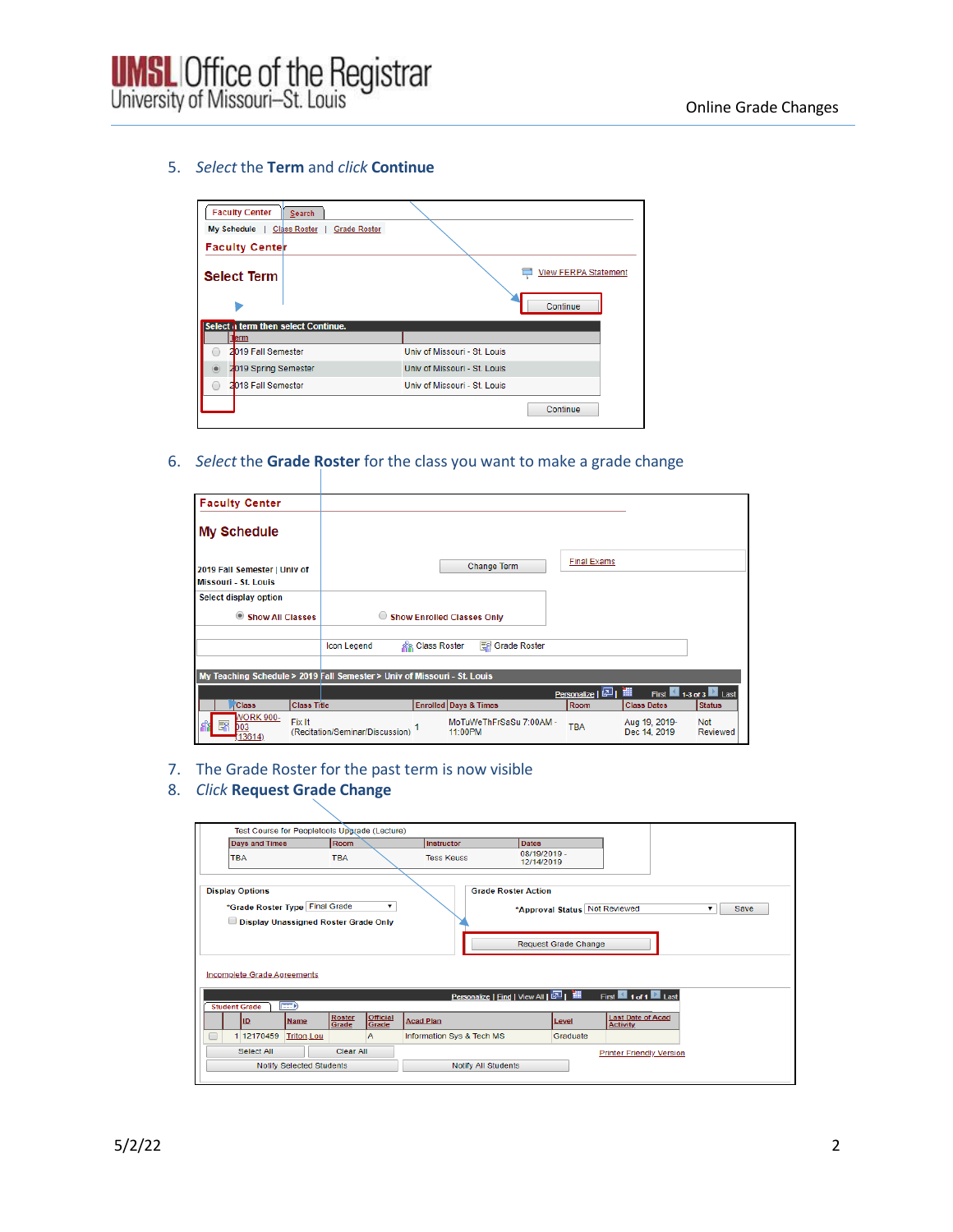- *9.* The Official Grade is now visible with a drop-down option. *Click* on the **drop-down arrow** in the Official Grade column and change the grade. Please note:
	- *\*\*If a student's grade is grayed out, a paper Change of Grade form with the appropriate signatures and documentation must be submitted.\*\**
	- *(If a failing Grade is entered into the Official Grade column, the Last date of academic activity is required. This is to ensure course interaction data is within the UM system is Title IV LDA compliant).*

|   |                        | <b>Grade Change Request</b>                                                             |                                    |                      |                   |                          |        |                            |   |
|---|------------------------|-----------------------------------------------------------------------------------------|------------------------------------|----------------------|-------------------|--------------------------|--------|----------------------------|---|
|   |                        | 2019 Fall Semester   Regular Academic Session   Univ of Missouri - St. Louis   Graduate |                                    |                      |                   |                          |        |                            |   |
| ▽ |                        | WORK 6470 - 002 (15826)<br>Test Course for Peopletools Upgrade (Lecture)                |                                    |                      |                   | Campus Main UMSL Campus  |        |                            |   |
|   | <b>Days and Times</b>  |                                                                                         | Room                               |                      | Instructor        |                          |        | <b>Dates</b>               |   |
|   | <b>TBA</b>             |                                                                                         | <b>TBA</b>                         |                      | <b>Tess Keuss</b> |                          |        | 08/19/2019 -<br>12/14/2019 |   |
|   |                        |                                                                                         |                                    |                      |                   |                          |        |                            |   |
|   | ID                     | Name                                                                                    | <b>Enrollment</b><br><b>Status</b> | <b>Grading Basis</b> |                   | <b>Official</b><br>Grade | Reason | Last date of acad activity |   |
|   |                        | 1 12170459 Triton.Lou                                                                   | Enrolled                           | Graded               |                   | F                        | INER O | 11/11/2019                 | Ħ |
|   | Return to Grade Roster |                                                                                         |                                    |                      |                   |                          |        | <b>Submit</b>              |   |

10. *Select* the **Magnifying Glass** under the Reason and enter a Reason for the grade change



11. *Click* **Submit** for the changes to persist

|                       |                        | <b>Grade Change Request</b>                                                             |                                    |                      |  |                          |                            |                            |
|-----------------------|------------------------|-----------------------------------------------------------------------------------------|------------------------------------|----------------------|--|--------------------------|----------------------------|----------------------------|
|                       |                        | 2019 Fall Semester   Regular Academic Session   Univ of Missouri - St. Louis   Graduate |                                    |                      |  |                          |                            |                            |
| ▽                     |                        | WORK 6470 - 002 (15826)<br>Test Course for Peopletools Upgrade (Lecture)                |                                    |                      |  |                          | Campus Main UMSL Campus    |                            |
| <b>Days and Times</b> |                        |                                                                                         | Room                               | Instructor           |  |                          | <b>Dates</b>               |                            |
| <b>TBA</b>            |                        | <b>TBA</b>                                                                              |                                    | Tess Keuss           |  |                          | 08/19/2019 -<br>12/14/2019 |                            |
|                       |                        |                                                                                         |                                    |                      |  |                          |                            |                            |
|                       | ID                     | Name                                                                                    | <b>Enrollment</b><br><b>Status</b> | <b>Grading Basis</b> |  | <b>Official</b><br>Grade | Reason                     | Last date of acad activity |
|                       | 1 12170459             | <b>Triton, Lou</b>                                                                      | Enrolled                           | Graded               |  | F<br>7                   | INER Q                     | 11/11/2019<br>間            |
|                       | Return to Grade Roster |                                                                                         |                                    |                      |  |                          |                            | <b>Submit</b>              |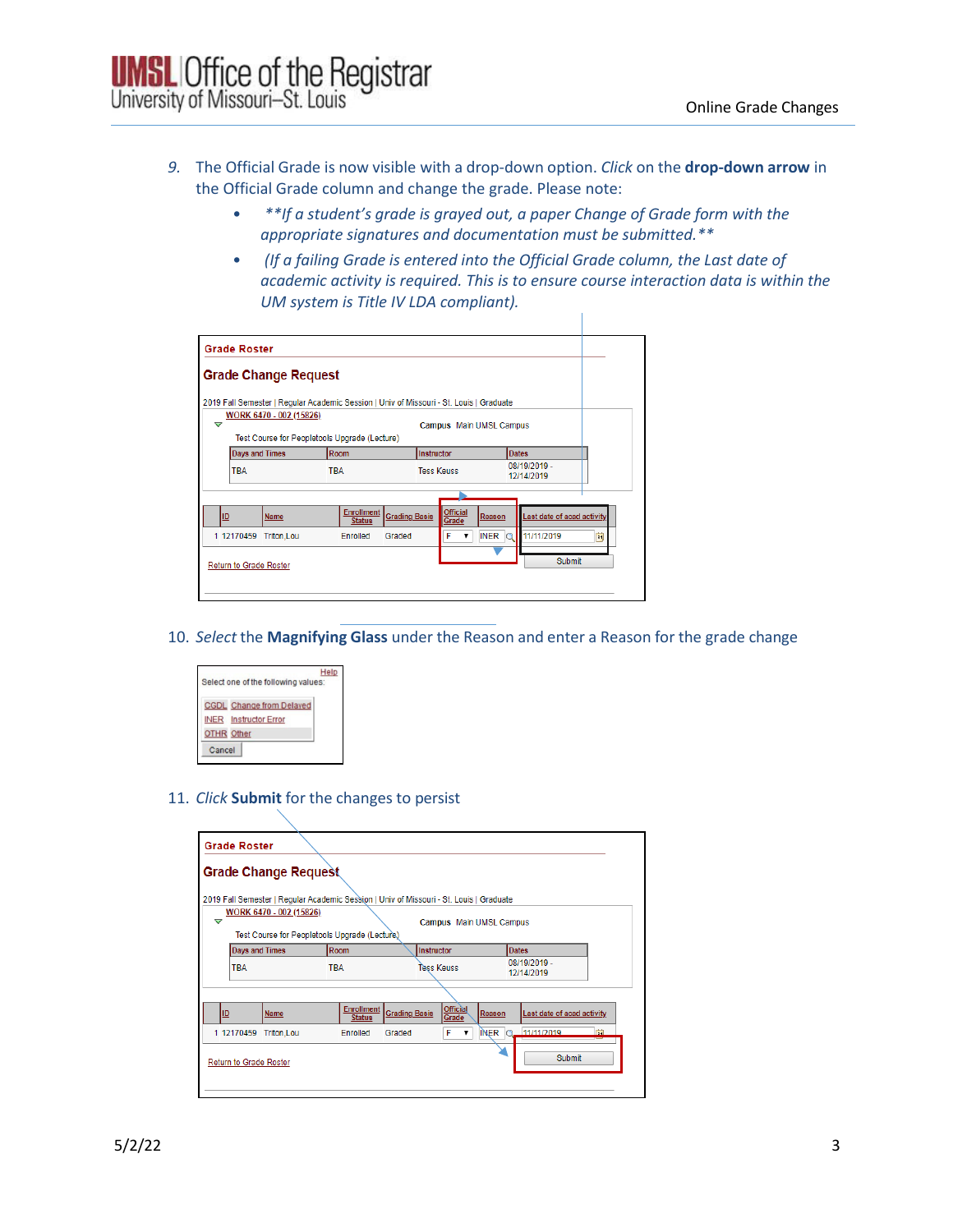### 12. Scroll back up to the Grade Roster and **"Success"** will be displayed on the record

| $\triangledown$ | WORK 6470 - 002 (15826)<br>Test Course for Peopletools Upgrade (Lecture) |                                    |                         |                          |                        | Campus Main UMSL Campus       |              |                |  |
|-----------------|--------------------------------------------------------------------------|------------------------------------|-------------------------|--------------------------|------------------------|-------------------------------|--------------|----------------|--|
|                 | <b>Days and Times</b>                                                    | <b>Room</b>                        |                         | Instructor               |                        | <b>Dates</b>                  |              |                |  |
| <b>TBA</b>      |                                                                          | <b>TBA</b>                         |                         | <b>Tess Keuss</b>        |                        | 12/14/2019                    | 08/19/2019 - |                |  |
| ID              | <b>Name</b>                                                              | <b>Enrollment</b><br><b>Status</b> | Grading<br><b>Basis</b> | <b>Official</b><br>Grade | Reason                 | Last date of acad<br>activity |              |                |  |
|                 | 1 12170459 Triton, Lou                                                   | Enrolled                           | Graded                  | F<br>▼                   | <b>INER</b><br>$\circ$ | 11/11/2019                    | 向            | <b>Success</b> |  |

*\*\*Reports detailing all electronically processed grade changes will be available in COGNOS to run on demand by the Academic Unit and/or Department Charis. Upon request, the Registrar will provide a summary report to the Department Chairperson\*\**

# **How to Change a Delayed Grade**

- $\triangleright$  Please be aware that the DL grade must be changed by the instructor when the course work is completed.
- $\triangleright$  The system does not assign the Reserve Grade. It is only for your reference in your

grade calculations.

 **The grade change must be done before the appropriate due date, or the DL (delayed) will lapse to F (failing***).* 

## **LDA and the Delayed Grade change**

Faculty are required to report a last date of academic activity when submitting a Delayed Grade due to Federal Financial Aid regulations. To assist the campuses and ensure the UM system is compliant, LDA will now be a required field in campus grade submissions for students who receive a delayed grade as well as F or FN.

As these Federal regulations have been in effect prior to the current term, the process of entering the Grade Change from DL to a passing grade for a previous term may require additional steps.

## **As shown in the example below:**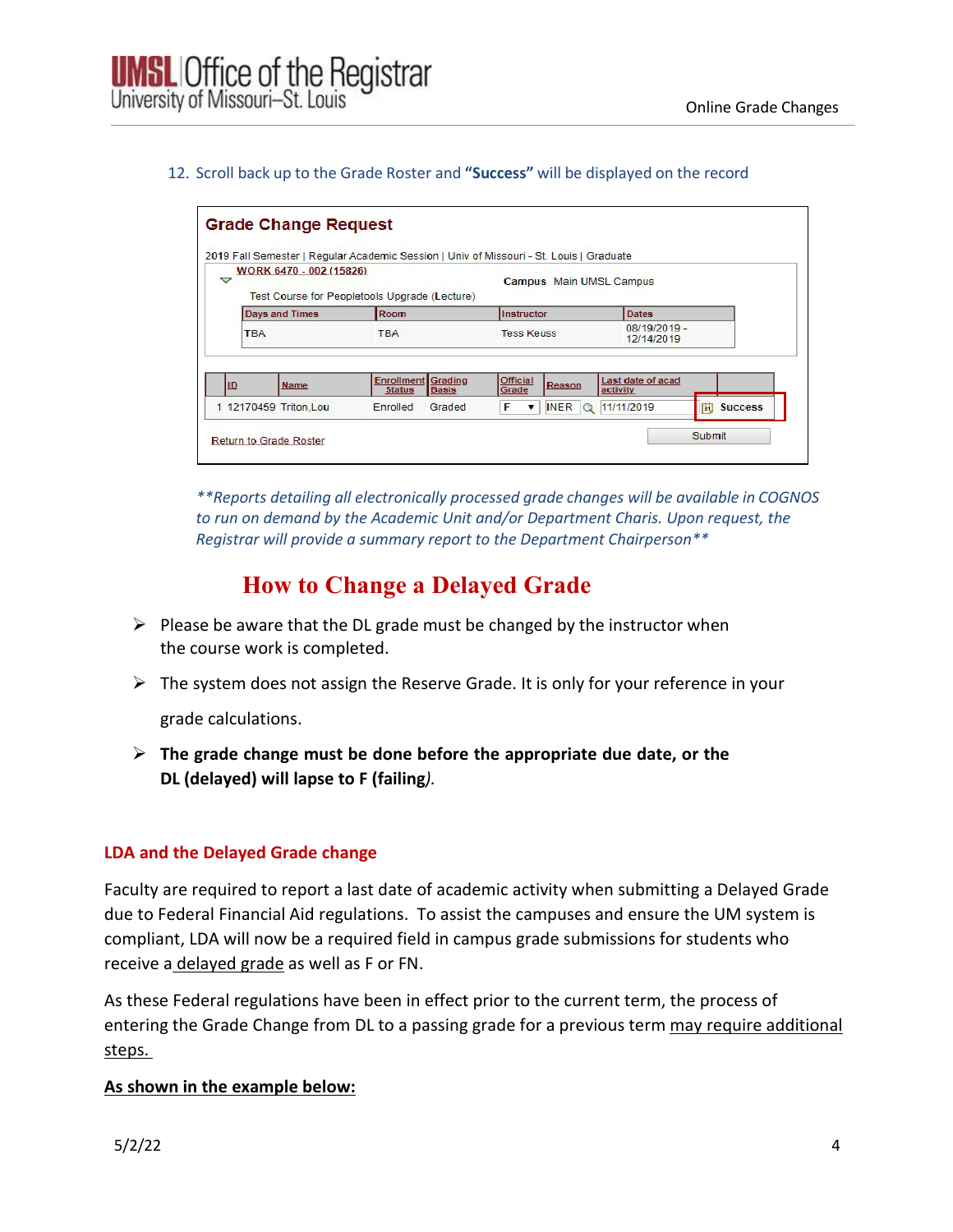

When entering an online grade change for one student when there are other Delayed Grade assignments on the same grade roster that cannot yet be graded, **you must enter the LDA for the remaining delayed grades** that are not ready to be graded. This action is required in order for the grade change to successfully save.

**Please notice when the Grade Change function is selected, the DL grades have caused the LDA date field to open.**

|                |                                 | Sociological Triedry (RSD) |          |                         |                      |            |                   |                            |                            |                         |
|----------------|---------------------------------|----------------------------|----------|-------------------------|----------------------|------------|-------------------|----------------------------|----------------------------|-------------------------|
|                | <b>Days and Times</b>           |                            | Room     |                         |                      | Instructor |                   |                            | <b>Dates</b>               |                         |
|                | Th 12:30PM-1:45PM<br><b>TBA</b> |                            | $-00132$ | Social Science Business | Rachel Craft         |            |                   | 08/23/2021 -<br>12/18/2021 |                            |                         |
|                |                                 |                            | Online   |                         | Rachel Craft         |            |                   | 08/23/2021 -<br>12/18/2021 |                            |                         |
|                |                                 |                            |          | <b>Enrollment</b>       |                      |            | <b>Official</b>   |                            |                            |                         |
|                | ID                              | <b>Name</b>                |          | <b>Status</b>           | <b>Grading Basis</b> |            | Grade             | Reason                     | Last date of acad activity |                         |
| 1              |                                 |                            |          | Enrolled                | Graded               |            | $B - \vee$        | Q                          |                            |                         |
| $\overline{2}$ |                                 |                            |          | Enrolled                | Graded               |            | A<br>$\check{~}$  | $\alpha$                   |                            |                         |
| 3              |                                 |                            |          | Enrolled                | Graded               |            | A<br>$\checkmark$ | Q                          |                            |                         |
| $\overline{4}$ |                                 |                            |          | Enrolled                | Graded               |            | C<br>$\checkmark$ | Q                          |                            |                         |
| 5              |                                 |                            |          | Enrolled                | Graded               |            | A<br>$\checkmark$ |                            |                            |                         |
| 6              |                                 |                            |          | Enrolled                | Graded               |            | $DL \sim$         | C                          |                            | 3                       |
| 7              |                                 |                            |          | Enrolled                | Graded               |            | $c \sim$          |                            |                            |                         |
| 8              |                                 |                            |          | Enrolled                | Graded               |            | $C - \vee$        | C                          |                            |                         |
| 9              |                                 |                            |          | Enrolled                | Graded               |            | $DL \sim$         |                            |                            | $\overline{\mathbf{3}}$ |

If you fail to enter the LDA the following error message will occur when you submit:

| Craft                    | 08/23/2021 -<br>12/18/2021                                                                                                                                                     |  |  |  |  |  |  |
|--------------------------|--------------------------------------------------------------------------------------------------------------------------------------------------------------------------------|--|--|--|--|--|--|
|                          | Message                                                                                                                                                                        |  |  |  |  |  |  |
| <b>Demicial</b><br>Grade |                                                                                                                                                                                |  |  |  |  |  |  |
| <b>B-</b>                | Enter Last date of academic activity (LDA Date) for the student: I<br>11 (21003.712)                                                                                           |  |  |  |  |  |  |
|                          | The assigned grade is a failing or incomplete/Delayed grade and it requires an LDA date. Enter a date and try again.                                                           |  |  |  |  |  |  |
| Α                        | Please note that the system highlighted LDA date field for all students that have an invalid value (i.e.: LDA is needed but missing, LDA is needed but entered                 |  |  |  |  |  |  |
| ¢                        | value is not between the date of one day before class start date and current date or LDA date is entered for a non-failing/non-incomplete grade and should be<br>blanked out). |  |  |  |  |  |  |
| <b>DL</b>                | OK                                                                                                                                                                             |  |  |  |  |  |  |
| $\checkmark$             |                                                                                                                                                                                |  |  |  |  |  |  |
| $C - V$                  | α                                                                                                                                                                              |  |  |  |  |  |  |

Simply enter the end of term date only for the DL that cannot yet be graded.

Fall 21 end of term date is **12/18/21**

Spring 21 end of term date is **5/15/21**